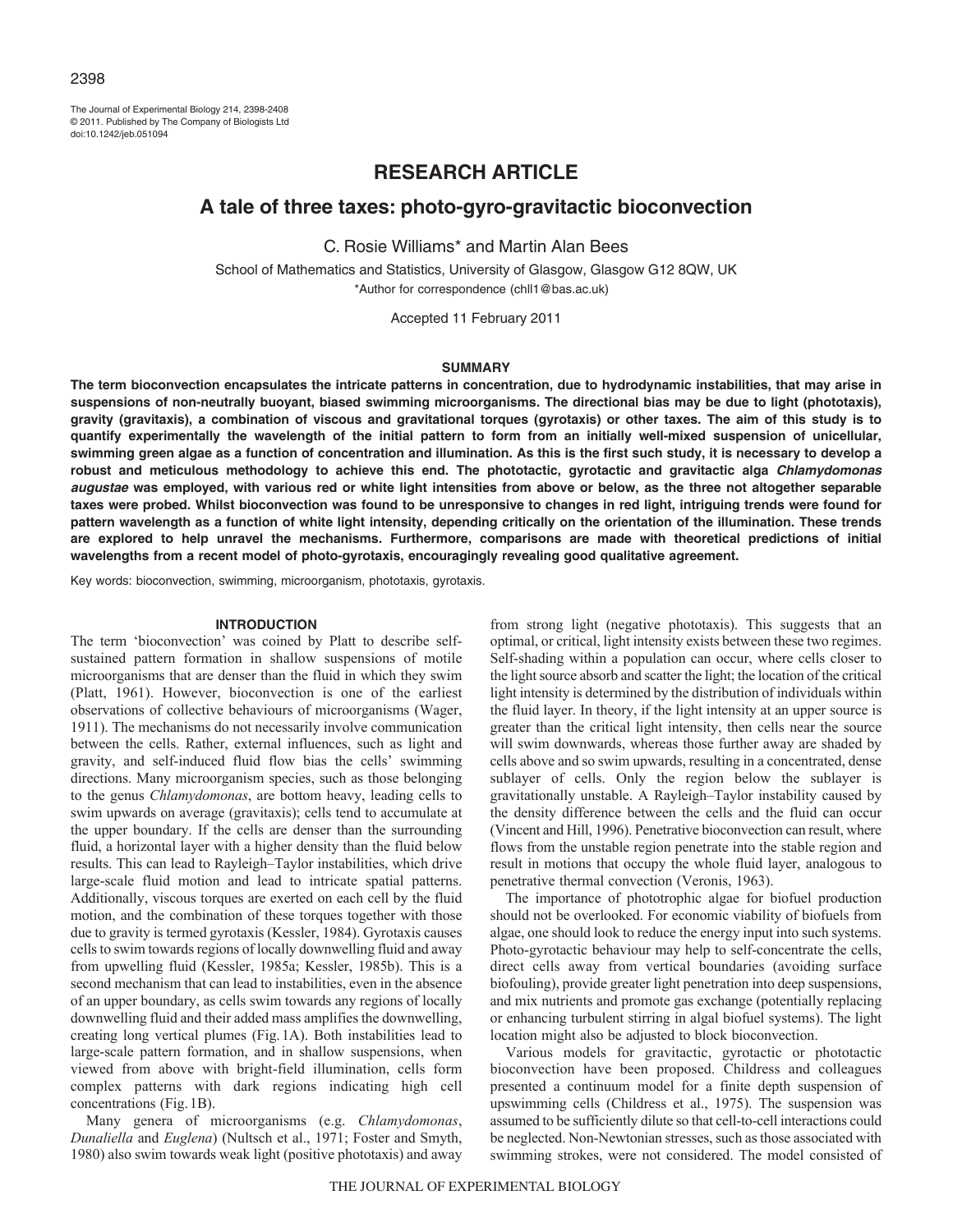

Fig. 1. (A) Gyrotactic plumes in a culture flask. (B) Bioconvection patterns in a Petri dish (depth 0.4 cm; width 5 cm;  $10^6$  cells cm<sup>-3</sup>); the illumination is white from below, where the lower half is covered with a red filter (660 nm; contrast enhanced). The two regions display different bioconvection patterns: in the top half, white illumination leads cells to swim upwards, with phototaxis supporting gravitaxis and suppressing gyrotaxis, initiating an overturning instability with broad downwelling structures; in the bottom half, cells do not respond to the red illumination and form finely focused gyrotactic plumes.

the Navier–Stokes equations for the incompressible fluid flow, with an additional term for the negatively buoyant cells, and a cell conservation equation, accounting for advection of the cells by the flow, simple up-swimming and isotropic diffusion. Using linear stability analysis, the dominant initial pattern wavelength was predicted to be limited by the size of the container (zero critical wavenumber). However, the discovery of gyrotaxis demonstrated the incompleteness of this description and injected new energy into theoretical investigations, with subsequent models explicitly including gyrotaxis (with gravitaxis implicit). The first models calculated cell swimming direction deterministically and used constant isotropic diffusion (Hill et al., 1989). Later, a refined continuum model was developed (Pedley and Kessler, 1990), with a stochastic gyrotactic description from which the flow-dependent mean cell swimming direction and diffusion tensor could be derived. This model was analysed for a layer of finite depth (Bees and Hill, 1998); finite initial pattern wavelengths were predicted for sufficient gyrotaxis. In the first model of phototactic-only cells (Vincent and Hill, 1996), cells simply swam upwards or downwards depending on the local light intensity (see Ghorai and Hill, 2005). Finally, three models have been constructed that include phototaxis, gravitaxis

and gyrotaxis in a continuum description of bioconvection (Williams and Bees, 2011) [in the spirit of Pedley and Kessler (Pedley and Kessler, 1990)]. These represent the first rational models of photogyrotaxis and mark a substantial development in the theory of bioconvection under illumination.

There has not been a substantial amount of quantitative experimental work to accompany the theoretical developments; early studies and observations were qualitative in nature (Wager, 1911; Kessler, 1984; Kessler, 1985b; Kessler, 1986). More recently, controlled experiments quantified the initial and final wavelengths of patterns as a function of cell concentration and depth in a shallow suspension of *Chlamydomonas augustae* (Bees and Hill, 1997) (no phototaxis, as cells are effectively in the dark). The initial wavelengths could be compared with model predictions (Bees and Hill, 1998). Finally, Czirók and colleagues investigated bioconvection in suspensions of aerotactic bacteria (Czirók et al., 2000). Combined phototaxis and gravitaxis has been probed in tracking experiments (Kessler et al., 1992) with either weak or strong horizontal irradiance, with the conclusion that 'any complete discussion of phototaxis in a microorganism that is also gravitactic must take both responses into account'.

The aim of this investigation was to analyse experimentally the effects of light intensity and concentration on the initial wavelength of the bioconvection pattern in a repeatable and precise manner. This is the very first quantitative study on the effect of light on bioconvection patterns. The initial instability that forms before any higher-order, non-linear effects occur is of particular interest as this can be compared directly with theoretical predictions (Williams and Bees, 2011) on photo-gyrotactic bioconvection. The methodology has been developed from the literature (Bees and Hill, 1998; Czirók et al., 2000), with some key modifications and extensions. In particular, a novel, automated method of mixing was designed in an attempt to decrease the effects of variable mixing that occur between experiments. Furthermore, this is the first study of its kind to systematically repeat experimental runs, using the same cells, in order to provide a solid statistical basis for the results and mechanistic descriptions. Additionally, each experiment was repeated using different cells to assess whether the trend was repeatable. Fourier analysis was used to extract the dominant initial pattern wavelength as a function of concentration and light intensity, with red and white illumination from above and below. This study concludes with a thorough discussion of the mechanisms responsible for the trends that are observed, and a comparison with theoretical predictions, where, encouragingly, good agreement is found.

## **MATERIALS AND METHODS Culture, depth and concentration**

The experiments were performed with the motile green alga *Chlamydomonas augustae* Skuja 1943, strain CCAP 11/51B (formerly listed as *C. nivalis* Wille), suspended in Bold's basal medium (BBM). Cultures were stored in 500ml conical flasks, sealed with cotton wool and covered in tin foil to avoid contamination. Illumination was from above using bright white florescent strip lights (16h:8h light:dark cycle; intensity of 1900lx just above the cultures). Cultures were sub-cultured every 4 weeks and used in experiments after 2–4weeks. The cells can be concentrated by placing sterile absorbent cotton wool in the neck of the flask; cells swim upwards through the cotton wool and accumulate at the top in the dark. After 2days, a pipette was used to extract a known volume of concentrated culture, which was placed in a Petri dish (diameter 5.2cm). To avoid adhesion to the Petri dish, new dishes were washed with distilled water and then culture,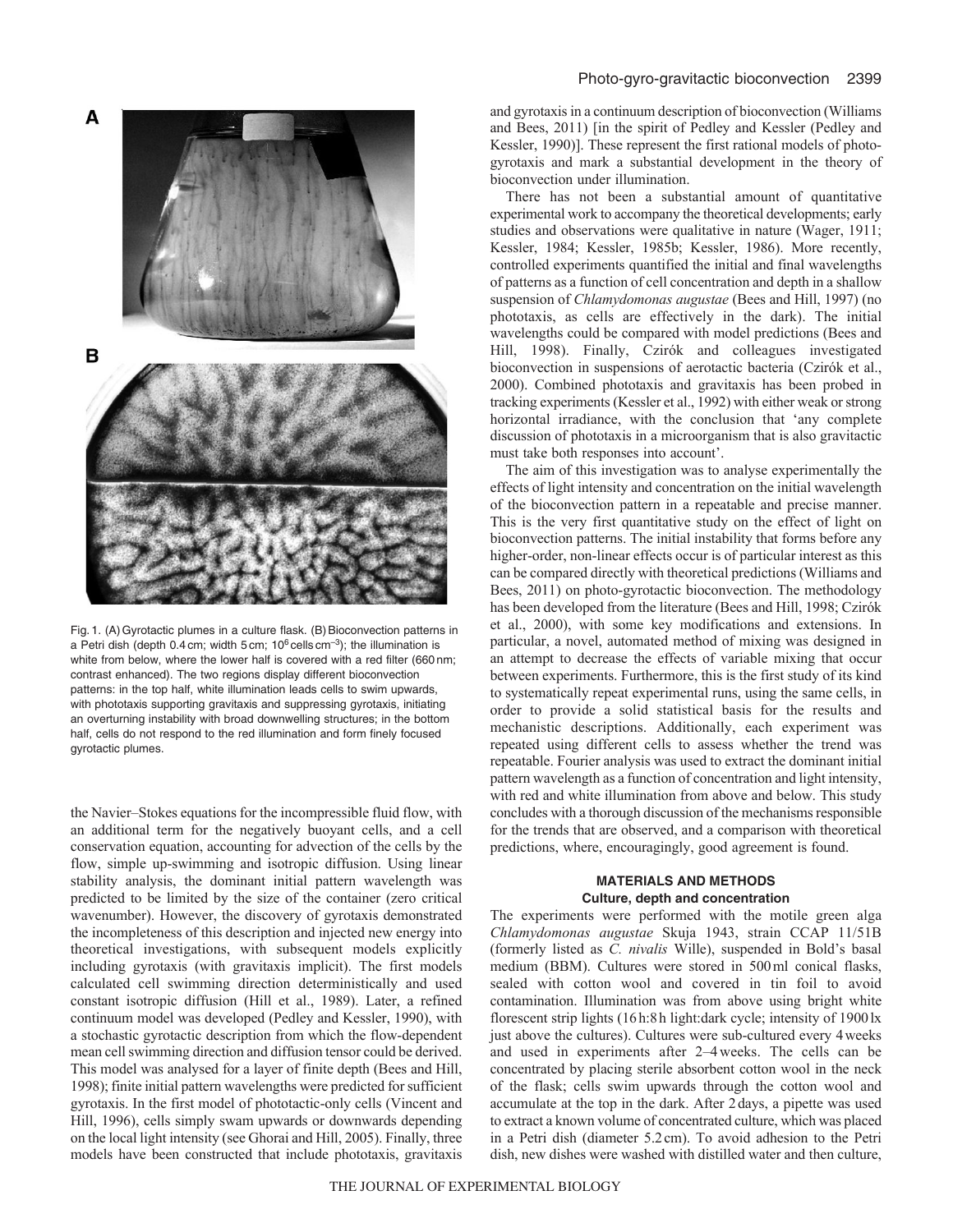followed by concentrated suspension, and left for 24h. The depth in the centre of the dish was measured using a microscope focus, calibrated with glass slides measured with a micrometer. Concentration was measured using the mean of five colorimeter measurements (WPA CO7500 colorimeter, Cambridge, UK, 590nm; BBM reference; calibrated *via* a haemocytometer, using Beer's law to find a linear relationship between absorbance and concentration; non-linearity for high concentrations was avoided by dilution).

#### **Mixing and lighting**

For quantitative studies of bioconvection patterns, a uniform distribution of cells is required in the Petri dish at the start of the experiment, to standardize initial conditions. In previous studies, cultures were mixed by hand (Czirók et al., 2000), which allowed patterns to vary between experiments [fig.8 in Bees and Hill (Bees and Hill, 1997)] due to the inherent ability of the cells to selfconcentrate in a range of flows. Here, an automated mixing method was designed and implemented to standardize mixing to an acceptable degree between experimental runs. A vortex mixer (Jencons PLS VX100, West Sussex, UK) was used with a flat head attachment to support the culture in the Petri dish positioned on a light box (for light from below) or on a counterbalanced board (for light from above) on top of the mixer. The vortex mixer was set to a slow 200r.p.m., creating a swirling, sloshing motion in the culture that appeared to mix the suspension. Mixing was deemed acceptable if the pattern appeared to form uniformly, appeared after the effects of mixing had subsided and did not obviously follow streamlines. Investigation showed that an initial thorough mixing followed by a rest period and then a further brief mixing satisfied these requirements. The mixing motion varied a little with the position of the illumination. Parameters for each experiment are summarized in Table1, where consecutive pairs of mixing and waiting times  $(m<sub>i</sub>, t<sub>i</sub>)$  are indicated.

Lighting consisted of either a red or cold white uniform diffuse LED array [Advanced Illumination, Rochester, VT, USA; no significant hfeating; for spectra, see Williams (Williams, 2009)]. All other lights were extinguished. The PC-controlled illumination intensity was stated in lx on the surface of the light box, calibrated with a light meter. For light from below, the culture dish was fixed within a large Petri dish on the light box, for stability, with a lid to reduce contamination and limit evaporation. This in turn was attached to the vortex mixer, with a tripod-mounted camera overhead. For illumination from above, a board was employed with a Petri-dish-sized hole at one end; the culture dish was inserted in the hole with the light strapped to the top, the board was attached to the mixer and counterbalanced, and the inverted camera was placed below.

Table1. Summary of the experimental mixing protocol

| Experiment | Light type | Light orientation | $(m_i,t_i)$ pairs (s)  |  |  |
|------------|------------|-------------------|------------------------|--|--|
| <b>RA</b>  | Red        | Above             | (4,10), (2,10)         |  |  |
| CA         | White      | Above             | $(5,2),(3,4),(2,10)^*$ |  |  |
| CВ         | White      | <b>Below</b>      | (2,10),(1,12)          |  |  |
| LA(1,2,3)  | White      | Above             | (5,2), (3,4), (2,12)   |  |  |
| LB(1,2,3)  | White      | <b>Below</b>      | (3,10),(1,12)          |  |  |

A, illumination from above; B, illumination from below; C, concentration experiment; L, white light intensity experiment; R, red light.

 $(m_i,t_i)$ , sequence of pairs of mixing and waiting times: either  $(m_1,t_1),(m_2,t_2)$  or  $(m_1,t_1),(m_2,t_2),(m_3,t_3)$  in cases where more mixing was required. The asterisk indicates that the final waiting time was flexible, to avoid missing initial pattern formation.

#### **Varying concentration in the suspension**

Depth and illumination were kept constant for experiments that involved varying concentration. Eight experimental runs were performed with the maximum concentration, *C*max. A controlled dilution was obtained by replacing 2ml of culture in the Petri dish with 2ml of BBM (equilibrated temperature), without repositioning the culture. The culture was thoroughly mixed and left on the light box to re-adjust for 10min before performing another eight experimental runs. This procedure was repeated, with 2ml replaced each time, until pattern formation was significantly attenuated; typically, five dilutions were required.

#### **Image capture and analysis**

For each experimental run (mixing plus image capture), 30 images were captured (Camtek low-light-sensitive BW CCD, Bagshot, Surrey, UK) at intervals of 2s. For each set of parameter values, *N* represents the number of experiments (separated by 30s) performed with the same cells. Light intensity, *I*, was initially set at 645lx (10% of maximum) and was increased in increments of 15% of the maximum.

Fourier analysis was employed to extract the dominant wavelength in each of the recorded images [for details and references see Bees and Hill (Bees and Hill, 1997) and Czirók et al. (Czirók et al., 2000)]. In brief, using software written in the graphics package IDL (RSI, Berkshire, UK), the first image was subtracted from the stack of images to extract unwanted information (the walls of the dish, imperfections and uneven lighting); a Hahn windowing function was used to eliminate the effects of the sharp edges of the image before fast Fourier transformation (FFT). The FFT takes a real, two-dimensional image array and returns a complex array of the same size containing amplitude and phase information, from which a discrete Fourier spectrum,  $G(k)$ , for wavenumber  $k$  can be computed, yielding the dominant wavenumber,  $k_d$  (the peak of the fit). Two functions have been proposed to fit the spectrum (using least-squares), an unnormalized double Gaussian distribution (Bees and Hill, 1997) and a function with power-law decay for both small and large wavenumbers (Czirók et al., 2000) of the form:

$$
\ln[G(k)] = \alpha |\ln(k) - \ln(k_{d})| - \beta \ln(k) + c, \qquad (1)
$$

where  $\alpha$ ,  $\beta$  and *c* are fitting parameters ( $\alpha$  and  $\beta$  are exponents for small and large wavenumbers). This is equivalent to separating logarithms and writing  $G(k) \approx k^{-\alpha-\beta}$  when  $k < k_d$ , and  $G(k) \approx k^{\alpha-\beta}$  when  $k > k_d$ .

For the images herein, the double logarithmic function better fitted the data than the double Gaussian and thus was used throughout (sum modulus and Kolmorgorov–Smirnov statistics were smaller) (Williams, 2009). An example of the fitting is shown in Fig.5. Very occasionally, when poor-fitting statistics were obtained, the first most unstable wavenumber was estimated directly from the spectrum (very few cases). Wavenumber can be converted to wavelength as follows:  $\lambda = W_1/k_d$ , where  $W_1$  is the image width (cm). The initial dominant wavenumber and wavelength are denoted  $k_0$  and  $\lambda_0$ , respectively, and were identified as such if the associated Fourier spectrum density was sufficiently greater than the noise and grew with time. Finally, the data easily satisfy the Nyquist criterion of at least two pixels per oscillation.

#### **Statistical analysis**

Linear regression analyses were performed (Sigma Plot 8.0, Systat Software, London, UK) on all data points from each experimental run (not just the mean wavelength). Correlation coefficients were found and *t*-tests were performed to analyse the probability of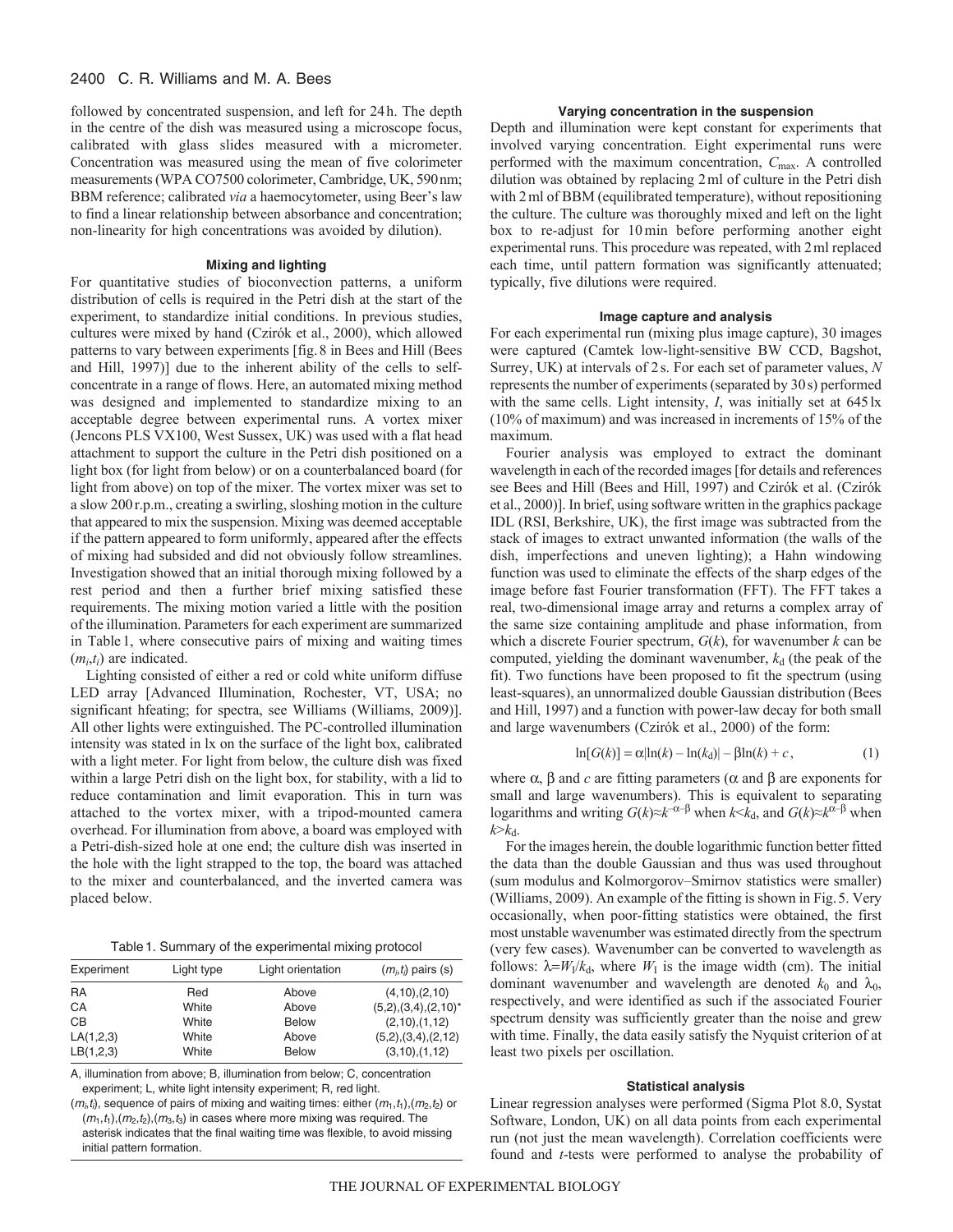



Fig. 2. Sample images from experiment CA (white light illumination from above,  $\mu$ =645 lx;  $\mu$ =0.306 cm;  $W$ <sub>=2.47</sub> cm). (A) C=8.11 $\times$ 10<sup>6</sup> cells cm<sup>-3</sup>; (B)  $C = 3.33 \times 10^6$  cells cm<sup>-3</sup>. Images were captured every 2s, starting 10 s after mixing. Scale bars, 1 cm.

incorrectly concluding the existence of an association between the dependent and independent variables. Unpaired *t*-tests were also used to establish whether differences in mean wavelength for different parameters were significant.

## **RESULTS**

To facilitate easy discussion of the experimental results in the next section, we shall employ the experimental naming convention used in Table1.

## **Exploring the effects of concentration on initial pattern wavelength**

Fig.2 shows two examples of the evolution of bioconvection patterns with illumination from above at 645 lx, for different concentrations. There is a clear difference in the patterns formed: for the higher concentration, the pattern has an earlier onset and a smaller wavelength compared with the lower concentration.



Fig. 3. The effects of concentration on dominant initial pattern wavelength. (A)Experiment CA, culture illuminated from above with a white light ( $\mu$ =645 lx;  $\mu$ =0.306 cm). (B) Experiment CB, culture illuminated from below with a white light ( $E=645$  lx;  $H=0.345$  cm).

Results for the effect of concentration on initial pattern wavelength are shown in Fig.3, where the data points are the mean of eight separate measurements of the same cells and the error bars indicate the standard error of the means. For light from above and below, results show that increasing concentration decreases the initial wavelength of the instability. In the absence of any other obvious trend, a linear regression analysis is used to fit a straight line to the data (Table2).

The correlation coefficients are both <–0.7. The low *P*-values are highly significant and indicate that it is very unlikely that there is not a correlation between the concentration and initial wavelength. Results from unpaired *t*-tests between consecutive concentrations for light from above indicate that the change in pattern wavelength with increasing concentration is significant (*P*<0.05). For light from below, consecutive concentrations give slightly insignificant *P*-values, but non-consecutive concentrations give highly significant values (for example, testing the first and the third concentration data points). Thus, together with the linear regression analysis, we conclude that there is negative correlation between concentration and initial pattern wavelength.

## **Does red light illumination affect the initial pattern wavelength?**

There is a considerably reduced response to light wavelengths greater than 550 nm in the action spectra for the photo response of *Chlamydomonas* [*C. reinhardtii* (Nultsch et al., 1971)]; the photoresponse to red light is small. By illuminating a culture from below using red light of wavelength 660nm, we investigated whether the initial pattern wavelength varies with light intensity. An example of the resulting patterns formed with *I*=101lx and a contour plot of the Fourier spectra with time are shown in Fig.4, and graphs of Fourier density are plotted in Fig.5. In this particular example, we note that the pattern does not appear everywhere in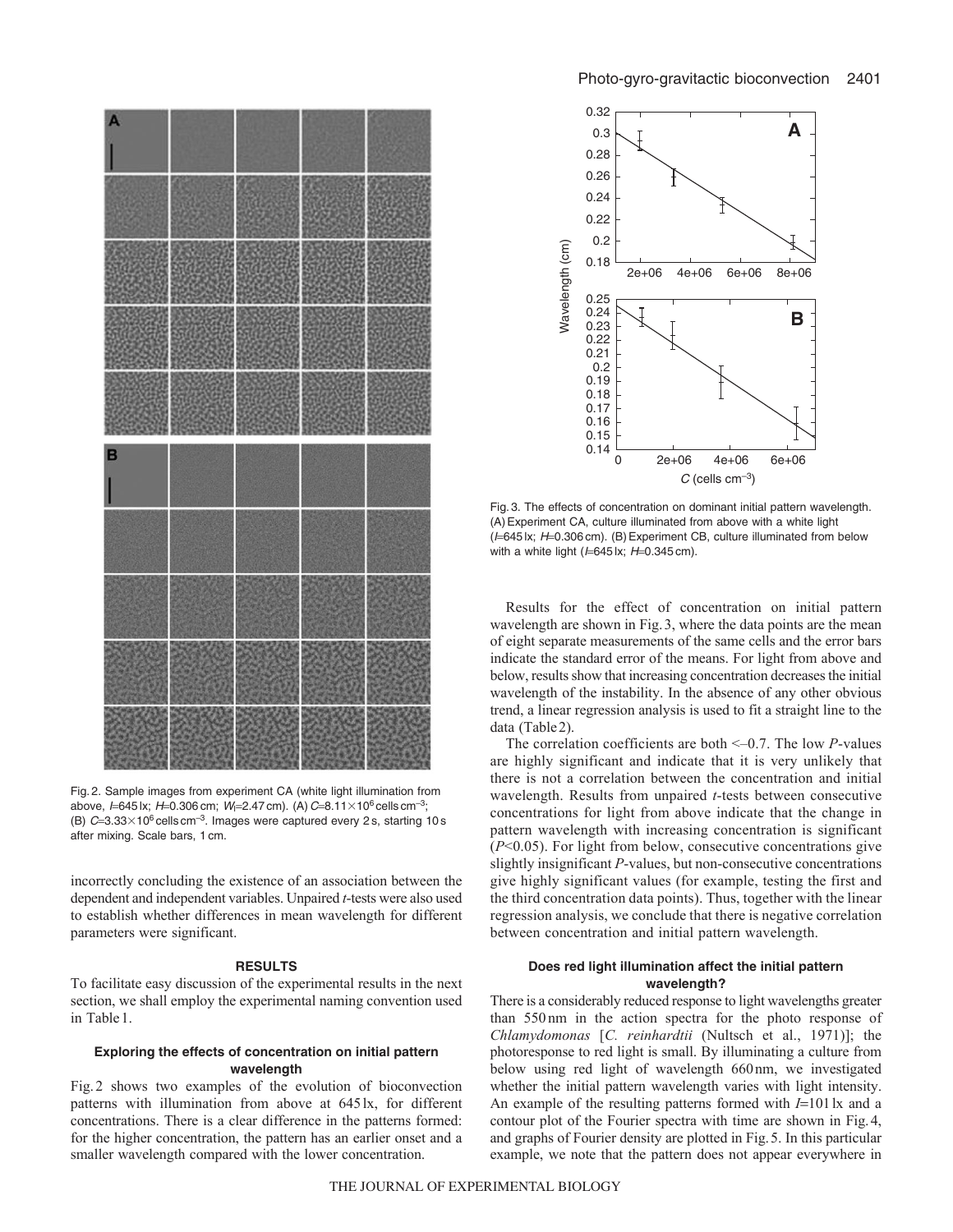## 2402 C. R. Williams and M. A. Bees

Table2. Summary of linear regression statistics for concentration experiments

|          | P (constant) |          | Linear fit                               | Experiment |
|----------|--------------|----------|------------------------------------------|------------|
| < 0.0001 | < 0.0001     | $-0.849$ | 0.316–1.48 $\times$ 10 <sup>–8</sup> $C$ | CА         |
| < 0.0001 | < 0.0001     | $-0.704$ | $0.246 - 1.39 \times 10^{-8} C$          | CВ         |
|          |              |          |                                          |            |

 $C$ , concentration;  $r$ , correlation coefficient;  $r$ onstant in the linear fit; P (gradient), P-value associated with the gradient coefficient in the linear fit (calculated with ANOVA).

the dish at the same time, possibly due to a remnant of mixing driven swirling. The dominant wavenumber can still be extracted, and the double log fit is accurate.

There is no apparent trend in the wavelengths as the red light intensity is varied (Fig.6). The correlation coefficient for linear regression,  $r = -0.0957 (r^2=0.009162)$ , is very small and implies that there is no significant correlation between the variables, and the corresponding *P*-values support this. In addition, no significance was found comparing the mean wavelength for different light intensities using sets of unpaired *t*-tests. This lack of response implies that illumination by red light is practically equivalent to no illumination, i.e.  $I=0$ lx.

#### White light illumination from below

A significant phototactic response is elicited in *C. reinhardtii* for wavelengths between 370 and 550nm (Nultsch et al., 1971), with a maximum at 503nm and shoulder at 443nm. Covering this range with the white LED array, results for the initial pattern wavelength as a function of illumination from below are shown for three independent experiments, with different cultures, in Fig.7, with concentrations of  $5.35 \times 10^6$ ,  $5.18 \times 10^6$  and  $9.46 \times 10^6$  cells cm<sup>-3</sup>  $(N=6, 8$  and 8, respectively). We denote these experiments LB1, LB2 and LB3, respectively.

Results in Fig.7 show the same trends: a decrease in initial wavelength as light intensity is increased to 2020lx followed by an increase as intensity is increased to 2710lx, and then what appears to be a stabilization of wavelengths as light is increased further, with wavelengths approximately constant beyond 2710lx. If the data for red light for a similar concentration were included as  $I=0$ , it would also fit with the trend of decreasing wavelength as *I* is increased to 2020lx. As expected, there is some variability in the quantitative values of the mean wavelengths for different graphs, which may be due to the fact that slightly different concentrations are used, and cell behaviour may vary (i.e. variations in life or daily cycles). The trends found in these experiments are non-linear overall but appear to have quasi-linear regions. Thus we performed a linear regression separately on the first three points (for light intensities  $I=645$ , 1330 and 2020lx) and then on the following four points (*I*=2710, 3390, 4080 and 4770lx), denoting the first three data points LB1a, LB2a and LB3a and the latter four points LB1b, LB2b and LB3b, for the three experiments, respectively. The linear fits and corresponding statistics are presented in Table3.

For the first linear fit, experiment LB1a shows the strongest negative correlation, whereas LB2a and LB3a show weaker correlations. The corresponding ANOVA gave a significance level of *P*<0.002 for the probability of being wrong in concluding that

60 Α **B** 40 Time (s) 20 0 10 20 30 Wavenumber

Fig. 4. Sample results from experiment RA, with red light illumination from above ( $\pm$ 101 lx; C=5.05×10<sup>6</sup> cells cm<sup>-3</sup>; H=0.306 cm; W=2.33 cm). (A) Images were captured every 2s, starting 10s after mixing. Scale bar, 1 cm. (B) Contour plot of the Fourier spectrum, where time is measured from the start of image recording (not the time since mixing).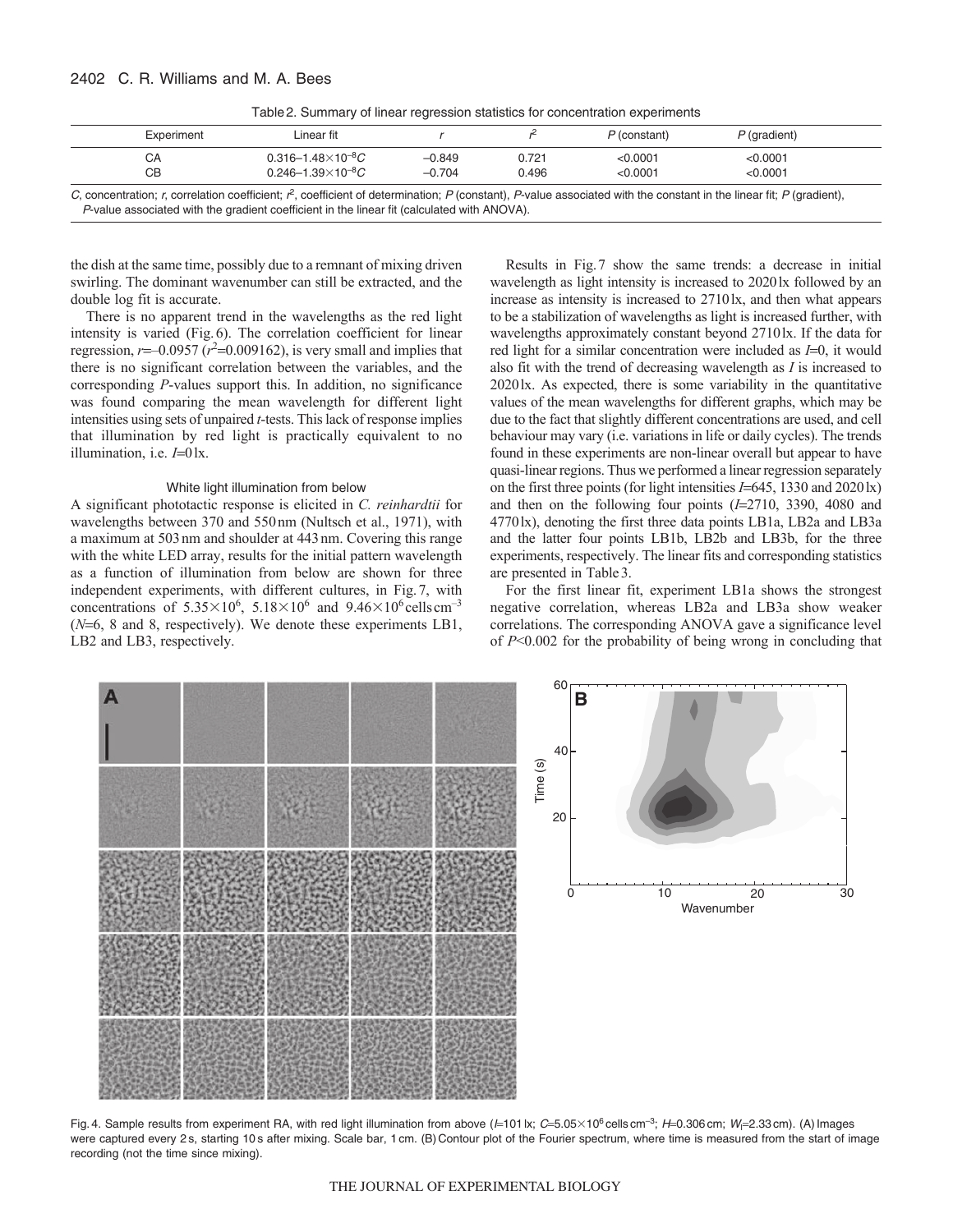

Fig. 5. Fourier spectra from experiment RA, with red light illumination from above ( $\pm$ 101 lx; C=5.05×10<sup>6</sup>cells cm<sup>-3</sup>; H=0.306 cm). Spectra were computed every 2s, starting 10s after mixing ended. The horizontal axis is wavenumber and the vertical axis is Fourier density. Histograms represent binned data of the FFT spectrum of each processed pattern image, whereas the curves are produced from fitting Eqn 1.

there is an association between light intensity and initial wavelength. Furthermore, unpaired *t*-tests on the first and the last data points in LB1a, LB2a and LB3a were highly significant in every case (*P*<0.05). Thus we conclude that there is evidence of a significant negative linear relationship between light and wavelength for *I*≤2020lx.

For the second linear fit, the correlation coefficients are very low, especially for the more concentrated cells in LB3b and, hence, there is no evidence of a correlation between light intensity and wavelength for *I*>2710lx. In all cases, the probability in being wrong in concluding that there is a relationship between the two variables is very high. Such statistics imply that these data sets are uncorrelated and that there is not sufficient evidence to conclude that light intensity and initial wavelength vary together in an associated way. Thus, averaging all data points for *I*≥2710lx in LB1b, LB2b and LB3b gives  $\lambda_{WB1}=\lambda_{WB2}=0.1600$  (s.d.=0.0115 and 0.0184, respectively) and  $\lambda_{\text{WB3}}=0.1582$  (s.d.=0.0147).

The rise in  $\lambda_0$  between *I*=2020lx and *I*=2710lx was examined using *t*-tests and found to be statistically significant in experiments LB1 and LB3 ( $P<0.05$ ), but not significant in LB2. From this, together with the aforementioned statistical analysis, we conclude that with increasing light intensity the initial wavelength decreases in a linear fashion, increases and stays at approximately the same level thereon in two cases, and in the third case, decreases, stops decreasing and stays at approximately the same level. We shall interpret these results mechanistically in the Discussion.

## White light illumination from above

The initial pattern wavelength for cultures illuminated from above were explored in three experiments (using different cells), LA1, LA2 and LA3, with depth  $H=0.306$  cm and concentrations of  $5.05\times10^6$ ,  $4.86 \times 10^6$  and  $5.69 \times 10^6$  cells cm<sup>-3</sup>, respectively. Eight experimental runs (*N*=8) were conducted for each light intensity to establish the mean wavelength  $\lambda_0$ .

Results in Fig.8, for initial wavelength *versus*light intensity, show the same trend: as light increases from 645 to 1330lx, the initial wavelength increases; beyond  $I=2020 \text{lx}$ ,  $\lambda_0$  decreases. If the data for illumination with red light for a similar concentration were included  $(I=0 \text{ lx}, \lambda_0=0.19 \text{ cm})$ , it would be consistent with the trend of increasing  $\lambda_0$  for small *I*. As for illumination from below, the curves are qualitatively similar, but there are quantitative differences between the data sets due to the distinct cell populations.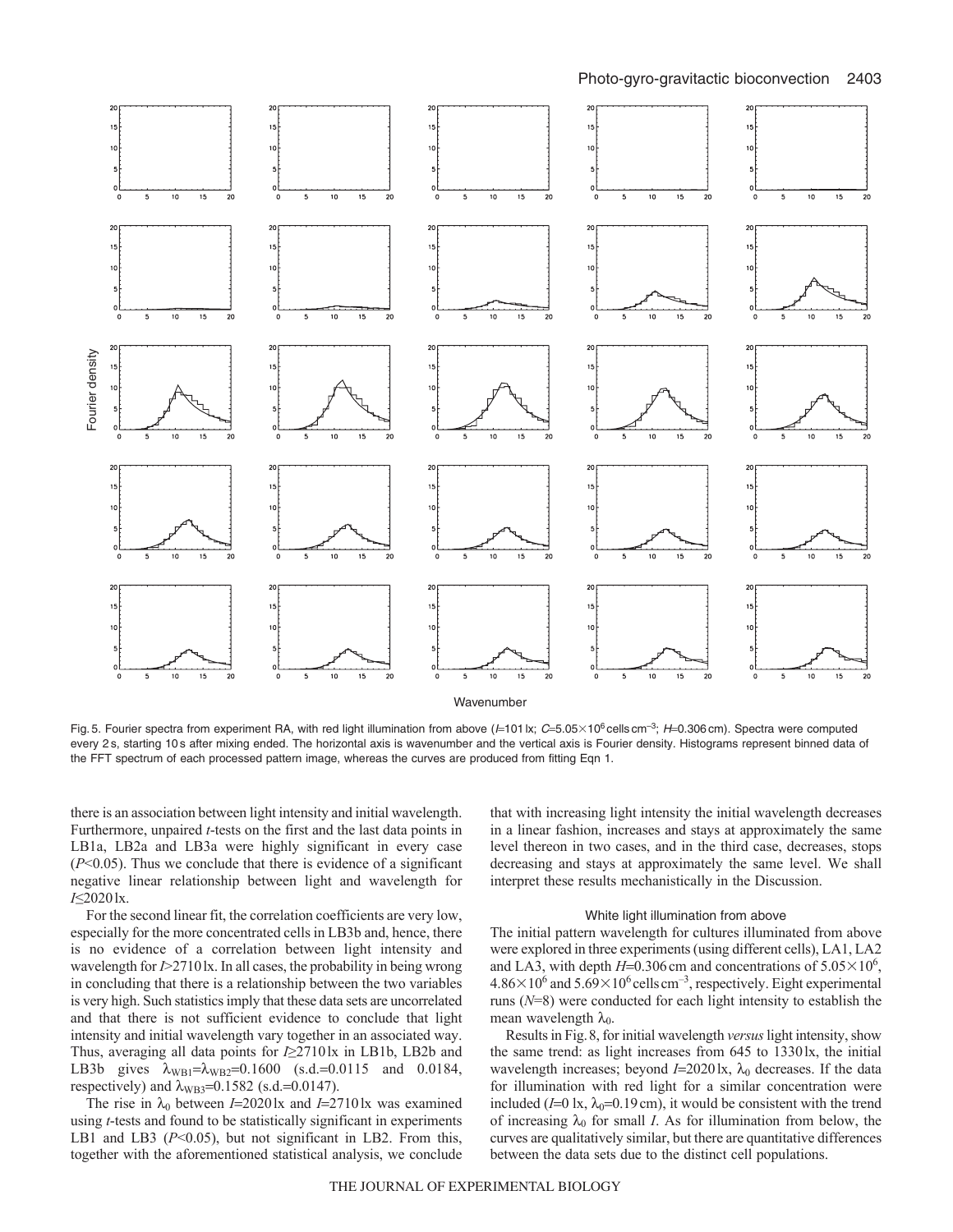

Fig. 6. The effect of red light from above on dominant initial pattern wavelength ( $H$ =0.306 cm;  $C$ =5.05 $\times$ 10<sup>6</sup> cells cm<sup>-3</sup>). Each point represents the mean of eight runs of experiment RA; error bars are ±s.e.m.

Comparing the mean wavelengths for *I*=675 and 1330 lx using an unpaired *t*-test, it was found that the increase in wavelength was significant in every experimental case (*P*<0.05). Furthermore, a linear regression analysis was performed excluding the first data point, *I*=645 lx. The linear regression statistics are shown in Table4. The negative correlation was strongest in LA1, and not as pronounced in LA2 and LA3. Using an unpaired *t*-test, the difference in  $\lambda_0$  for *I*=1330 and 4770lx was found to be significant in all three experiments (0.0001<*P*<0.0013). This, together with the small *P*-values found for all data sets (using ANOVA) for the probability of being wrong in concluding an association between the variables, indicates that the decrease in initial wavelength as *I* increases from 1330 to 4770 lx is a significant trend that is approximately linear.

#### **Exploring the time to pattern formation**

The time from mixing to pattern onset,  $t_0$ , as a function of light intensity was investigated. For red light, eight runs from experiment RA, where *I*=325lx, provided the mean  $t_0$ . For white light from above and below, two sample experiments, LA1 and LB1, were chosen and the mean  $t_0$  was calculated over eight runs for each light intensity (Fig.9).

For experiment LB1, the time to pattern formation increased from  $t_0$ =28s at *I*=645lx to a maximum of  $t_0$ =36s at *I*=2710lx. As *I* increased above 2710lx, the time to pattern formation then dipped a little to 34s. For experiment LA1, we see a similar pattern of behaviour except that the maximum occurs at  $3390 \text{ lx}$  with  $t_0=41 \text{ s}$ . With red light, pattern formation occurred after 21s, earlier than for any white light. If red light is treated as  $I=0$ , then this data point supports the above trends (Fig. 9).



Fig. 7. The effect of white light illumination from below on dominant initial pattern wavelength ( $H=0.306$  cm). (A)  $C=5.35\times10^6$  cells cm<sup>-3</sup>; (B)  $C = 5.18 \times 10^6$  cells cm<sup>-3</sup>; (C)  $C = 9.46 \times 10^6$  cells cm<sup>-3</sup>. Each point represents the mean of six runs of experiment LB1 and eight runs of experiments LB2 and LB3; error bars are ±s.e.m. Linear regression fits have been plotted for all experiments, separately for the first three or last four points in each data set.

#### **DISCUSSION**

For a given light intensity, when the culture was illuminated from above or below, the initial wavelength of the most dominant mode,  $\lambda_0$ , decreased as concentration increased. This is consistent with the results of Bees and Hill (Bees and Hill, 1997), who measured wavelengths of a similar order, supporting the hypothesis that

Table3. Summary of linear regression statistics for experiments with illumination from below

| Experiment        | Linear fit                      |          |        | $P$ (constant) | $P$ (gradient) |  |
|-------------------|---------------------------------|----------|--------|----------------|----------------|--|
| LB1a              | $0.178 - 1.94 \times 10^{-5}$ / | $-0.720$ | 0.518  | < 0.002        | < 0.002        |  |
| LB2a              | $0.208 - 2.68 \times 10^{-5}$   | $-0.650$ | 0.422  | < 0.002        | < 0.002        |  |
| LB3a              | $0.190 - 2.68 \times 10^{-5}$   | $-0.613$ | 0.376  | < 0.002        | < 0.002        |  |
| LB <sub>1</sub> b | $0.164 - 9.62 \times 10^{-7}$   | $-0.066$ | 0.0043 | < 0.0001       | 0.760          |  |
| LB2b              | $0.174 - 3.74 \times 10^{-6}$   | $-0.166$ | 0.0274 | < 0.0001       | 0.391          |  |
| LB3b              | $0.157 - 2.87 \times 10^{-7}$   | $-0.015$ | 0.0002 | < 0.0001       | 0.934          |  |
| CВ                | $0.246 - 1.39 \times 10^{-8}$ C | $-0.704$ | 0.496  | < 0.0001       | < 0.0001       |  |
|                   |                                 |          |        |                |                |  |

C, concentration; I, light intensity; r, correlation coefficient;  $r^2$ , coefficient of determination; P (constant), P-value associated with the constant in the linear fit; P (gradient), P-value associated with the gradient coefficient in the linear fit (calculated with ANOVA).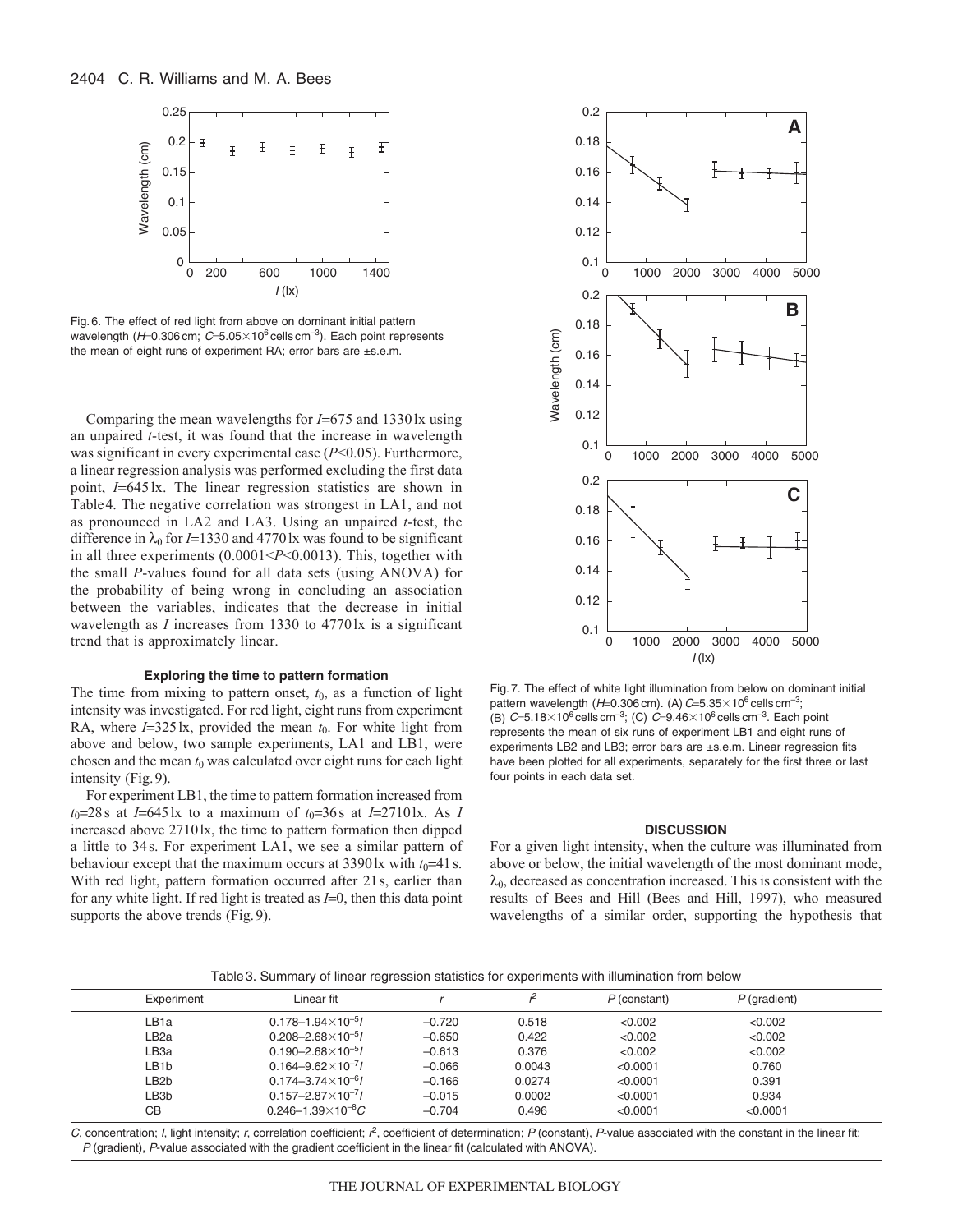

Fig. 8. The effect of white light illumination from above on dominant initial pattern wavelength ( $H=0.306$  cm). (A)  $C=5.05\times10^6$  cells cm<sup>-3</sup>; (B)  $C = 4.86 \times 10^6$  cells cm<sup>-3</sup>; (C)  $C = 5.69 \times 10^6$  cells cm<sup>-3</sup>. Each point represents the mean of eight runs of experiment LA; error bars are ±s.e.m. Linear regression fits have been plotted for all experiments (excluding the first data point at  $E=645$  lx in each).

increased gyrotaxis for higher cell concentrations encourages more focused and closely packed plumes.

The insensitivity of initial wavelengths to the red light illumination shows that, at least in terms of pattern formation, the cells do not exhibit a photo-response to light of wavelength 660nm. This observation is consistent with data on individuals (Nultsch et al., 1971). Hence, red light is practically equivalent to no illumination. The mean wavelength over all intensities for red light is  $\lambda_0=0.19$  cm, which is of the same magnitude as similar experiments, although a little smaller [57.4% of the reported value



Fig. 9. Mean initial start time,  $t_0$ , plotted against light intensity for experiments (A) LB1 and (B) LA1. The mean start time for  $E=325$  lx for the red light experiment RA is included as  $L=0$  lx: red light has negligible effect on photo-motility.  $H=0.306$  cm; images were captured every 2 s, starting 12 s after mixing.

for concentration  $C=3.6\times10^6$  cells cm<sup>-3</sup> and depth *H*=0.324 cm in Bees and Hill (Bees and Hill, 1997)].

We have reported the first statistically significant trends for initial pattern wavelength as a function of white light intensity for cultures illuminated either from above or below. The results for both light orientations were found to be repeatable. Distinct transitions were observed as the light intensity was increased. To explain these results, we recall that there is a competition between bottom-heavy induced upswimming (gravitaxis), gyrotaxis due to viscous and gravitational torques, and phototaxis towards/away from weak/bright light, distinguished by the critical light intensity, *I*c.

For the case of illumination from below (Fig.7), the initial wavelength decreased linearly as light intensity was increased from *I*=645 to 2020lx, then increased as intensity increased from 2020 to 2710lx, and remained constant for *I*≥2710lx. From these results, it would appear that 2020≤*I*c≤2710. For very weak illumination, cells generally swim upwards, but the probability density function (pdf) for the orientation of cells will be less biased upwards as *I* increases, and cells will be more responsive to viscous torques, leading to stronger gyrotaxis (swimming towards regions of downwelling fluid), more focused plumes and thus smaller wavelength instabilities. (Note that gyrotaxis can induce linear

Table4. Summary of linear regression statistics for experiments with illumination from above

| Experiment | Linear fit                      |          |       | P (constant) | P (gradient) |  |
|------------|---------------------------------|----------|-------|--------------|--------------|--|
| LA1        | $0.285 - 2.78 \times 10^{-5}$ / | $-0.915$ | 0.837 | < 0.0001     | < 0.0001     |  |
| LA2        | $0.272 - 1.59 \times 10^{-5}$ / | $-0.604$ | 0.351 | < 0.0001     | < 0.0001     |  |
| LA3        | $0.299 - 1.97 \times 10^{-5}$ / | $-0.688$ | 0.474 | < 0.0001     | < 0.0001     |  |

I, light intensity; r, correlation coefficient;  $\hat{r}$ , coefficient of determination; P (constant), P-value associated with the constant in the linear fit; P (gradient), P-value associated with the gradient coefficient in the linear fit (calculated with ANOVA).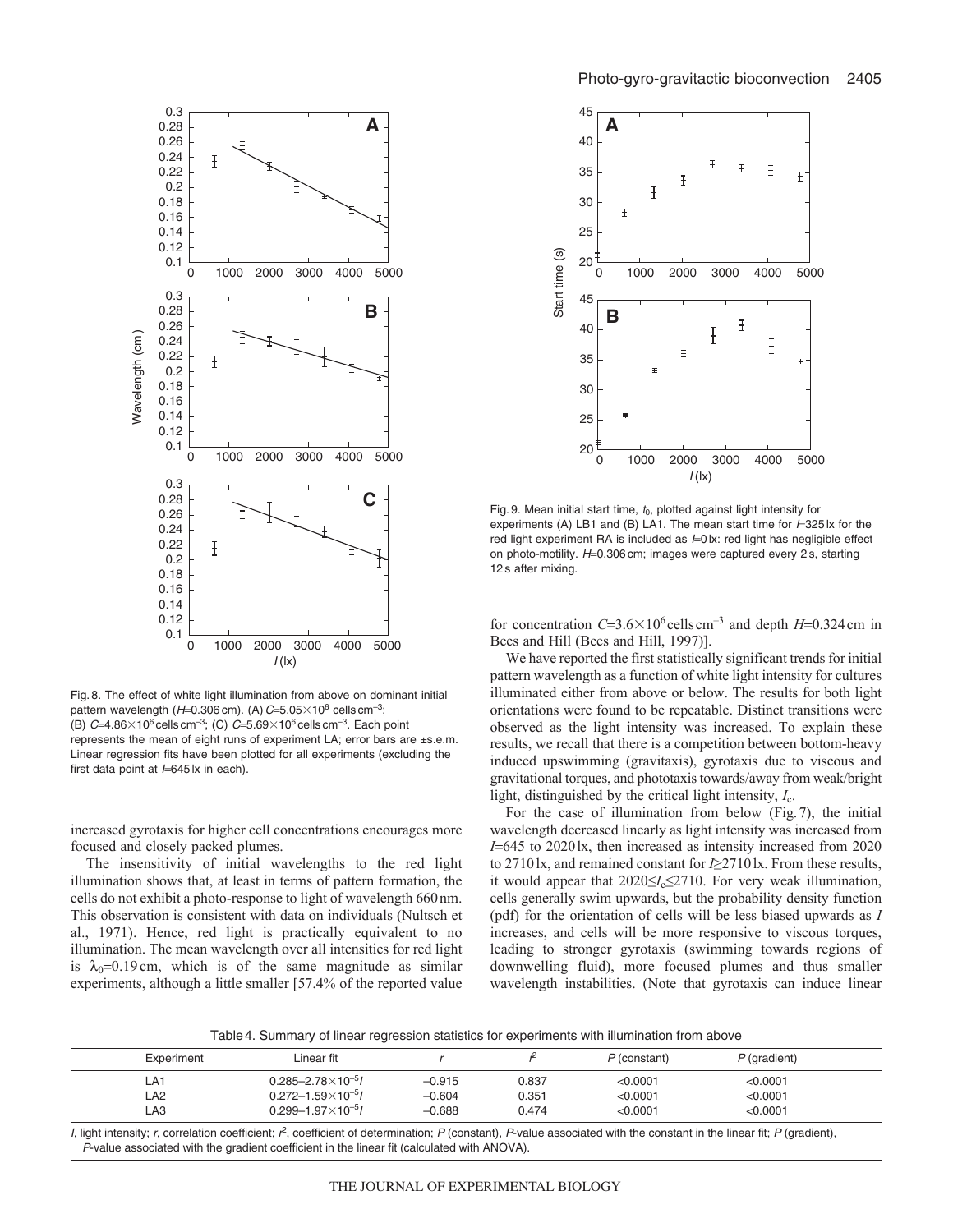instabilities of small wavelength even in suspensions of uniform concentration.) With illumination from below for *I<I*c, shading does not permit a steady state with a maximum within the suspension. For *I* just below *I*c, photo-gyrotaxis plays a critical role as short wavelength instabilities develop before gravitationally stable steady states are attained (cells concentrated at the bottom). For  $I>I_c$ , cells typically swim upwards, leading to accumulations at the upper surface and overturning instabilities with circulation associated with the whole fluid layer ( $\lambda_0$  does not change significantly with *I*). It is the switch from a photo-gyrotactic instability from an evolving basic state to an overturning instability from photo-gravitaxis that provides the rapid change in wavelengths in Fig.7.

With light from above (Fig.8), the initial wavelength increased a little with light intensity between 645 and 1330lx, and decreased between 1330 and 4700 lx. To explain the former, for weak illumination the cells swim towards the light on average and, hence, gravitaxis is supported by phototaxis. Greater illumination leads photo-gravitaxis, with large wavelength instabilities, to dominate over more focused, gyrotactic instabilities. When *I* is increased above *I*c, negative phototaxis is sufficient to overcome negative gravitaxis (Häder, 1987), and the cells near the top of a uniform suspension swim downwards, whereas those lower down swim upwards because of shading, in theory creating a concentrated sublayer somewhere within the full layer. Because the sublayer is denser than the suspension above and below, a stable region overlies an unstable region. We propose a dual explanation for the decrease in pattern wavelength as white light intensity increases further. Firstly, the disposition of cells near the light source to swim downwards as the intensity increases broadens the orientation pdf, thus increasing gyrotactic focusing, which decreases  $\lambda_0$ . Secondly, as light intensity increases, the unstable region below the sublayer decreases in size, stabilizing large wavelength instabilities more than small. To determine the  $I_c$  from above, note that zero phototaxis typically occurs at two points:  $I=0$  and  $I_c$ . Therefore, one might expect  $\lambda_0$  to be the same at both. Of course, self-shading within the suspension, particularly at the top, complicates the argument and limits the accuracy of this prediction, although the results are consistent with illumination from below, yielding a value of  $I_c \approx 3000 \text{ lx (Fig. 8)}.$ 

The start time of pattern formation, *t*0, was computed as a function of illumination from above or below. For red light, instabilities typically are seeded by unstable cell concentration profiles and gyrotaxis supports the process. For low light intensities with light from below, cells swim downwards as light intensity increases, delaying the time to form an unstable density gradient and thus initiate instability, despite the amplified gyrotaxis. For *I*>2710lx, overturning instabilities near the upper boundary are the dominant mechanisms, taking a while to form as they will not be supported by gyrotaxis. Similarly, illumination from above presents an analogous competition of taxes.

#### **Comparison with theoretical predictions of photo-gyrotactic bioconvection**

An aim of this study is to present results that can be compared with current and future theoretical predictions. In theory, initial wavelength predictions can be compared. However, such a comparison is rarely straightforward (see below) and there are some key issues that need to be addressed: have the effects of mixing sufficiently diminished before pattern formation begins; and has the cell distribution approached the theoretical steady state before pattern onset? To answer the first question, we assume that the Petri dish is in solid body rotation with angular velocity  $|\Omega|$  until the mixing stops and the container instantaneously comes to rest (Hill et al.,

1989; Bees and Hill, 1997). The time for spin down and decay of fluid motion is  $O(E^{-1/2}|\mathbf{\Omega}|^{-1})$ , where  $E=O(|\mathbf{\Omega}|H^2)^{-1}$  is the Ekman number,  $\nu$  is the viscosity and *H* is the layer depth (Acheson, 1990). In our case,  $|\Omega| = 21 \text{ s}^{-1}$  (using the speed of the vortex mixer), and we calculate  $E=5.3\times10^{-3}$ , thus  $O(E^{-1/2}|\mathbf{\Omega}|^{-1})=0.65$  s. Because pattern formation starts after tens of seconds, we conclude that the flow is likely to have diminished sufficiently. For a mean cell swimming speed of  $63 \mu m s^{-1}$  (Hill and Häder, 1997) with an upward bias of 56% (Bees et al., 1998) and a layer depth of 0.3cm, a cell takes 43s to swim half the depth. This implies that not all the cells will have had sufficient time to form the steady states used in the models. However, some qualitative comparisons can still be drawn.

Recent theory employs linear stability analyses to assess the initial pattern wavelengths of instabilities in both gyrotactic-only (Pedley and Kessler, 1990; Bees and Hill, 1998) and phototactic-only cells (Vincent and Hill, 1996). Results for red light can be compared with gyrotaxis-only models, and trends for the effects of white light on initial bioconvection wavelengths can be compared with predictions from photo-gyrotactic models (Williams and Bees, 2011). Three models for photo-gyrotaxis have recently been presented and explored in detail (Williams and Bees, 2011). In Model A, the mean cell swimming speed decreases linearly with |*I*–*I*c|, with zero mean swimming speed at the critical light intensity, *I*c. The mean cell swimming direction is determined separately by balancing gravitational and viscous torques in a stochastic formulation. In Model B, each cell's deterministic–stochastic ratio varies linearly with *I*, effectively *via* its centre-of-mass offset: at *I*=*I*<sub>c</sub>, the gravitational torque is zero and in the absence of viscous torques the cell is equally likely to swim in all directions; for  $K_{1c}$ , the cell swims upwards on average, obtaining the measured value for *I*=0. In Model C, an effective phototactic torque (e.g. due to an active asymmetric adjustment of the flagellar beat) complements the existing gravitational and viscous torques; the model displays evidence of novel non-hydrodynamic modes. Because fluid flow was integral to the results obtained experimentally, only comparisons with Models A and B are made here: a layer of finite depth illuminated from above is studied, where key parameters are the scaled layer depth (*d*), the ratio of the light intensity at the source  $(I_s)$  to the critical light intensity,  $\chi = I_s/I_c$ , and the Rayleigh number  $Ra = v g \Delta \rho H^3 dN / (v \rho V_n^2 \tau)$ , which is a ratio of the destabilising to stabilising forces (see Bees and Hill, 1998). Here,  $v$ ,  $\rho$ ,  $V_n$  and  $\tau$  are cell volume, density, mean swimming speed and direction correlation time, respectively,  $\Delta \rho$  is the difference between cell and fluid density,  $g$  is the gravitational acceleration and  $N$  is the scaled mean cell concentration (Williams and Bees, 2011). The case  $\chi=0$ is for zero or red light; a gyrotaxis-only model (Bees and Hill, 1998). Increasing  $\chi$  is equivalent to increasing light intensity; however,  $I_c$ is not known, so quantitative conversion between the two is not possible. The linear stability analysis provides an estimate for the critical Rayleigh number *Ra*<sup>c</sup> and corresponding critical wavenumber *kc*; for *Ra*<*Ra*<sup>c</sup> small perturbations decay; for *Ra* just greater than  $Ra_{c}$ , instabilites develop with a wavenumber of  $k_{c}$ . (Note: the critical dimensional wavelength  $\lambda_c$  is given by  $2\pi H/k_c$ .) Experiments provide an estimate of the dominant initial wavelength,  $\lambda_0$ , which has a non-zero growth rate and occurs for some *Ra*>*Ra*c. We may compare the predicted critical wavelength  $\lambda_c$  at  $Ra = Ra_c$  with the fastest growing wavenumber,  $\lambda_0$ , as experimental *I* or theoretical  $\chi$ are varied, as long as *Ra* is not too much greater than *Ra*c.

For the comparison, we fix  $H=0.306$  cm and the direction correlation time  $\tau = 5$  s (Bees and Hill, 1997), the gyrotactic reorientation time scale  $B=6.3$  s (Jones et al., 1994) and the dimensional measure of absorbance  $\alpha = 3.67 \times 10^7$  cm<sup>2</sup> (*C. augustae*;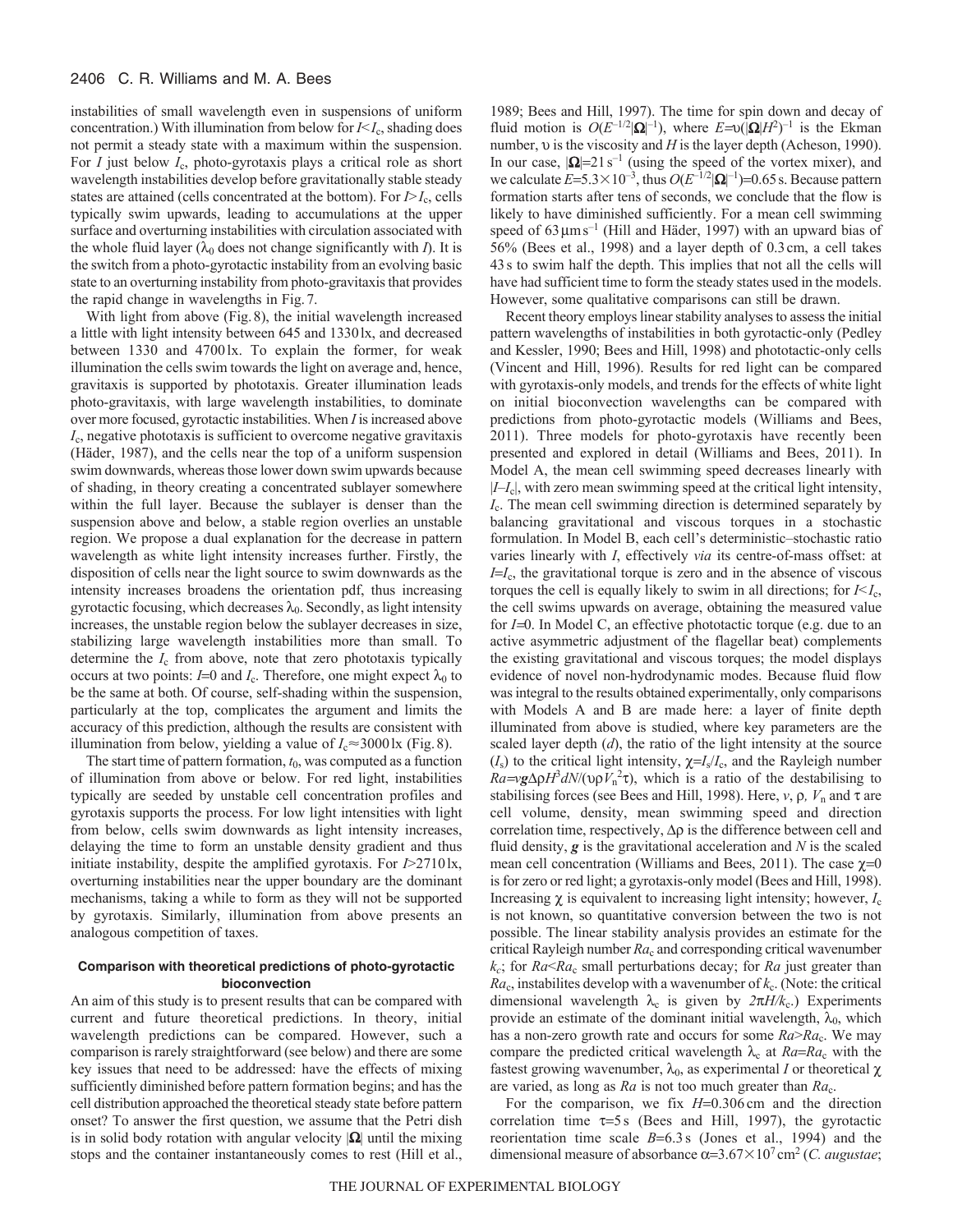

Fig. 10. Critical wavelength,  $\lambda_c$ , plotted against  $\chi$  for (A) model A and (B) model B.  $H=0.306$  cm;  $\alpha=3.67\times10^{7}$  cm<sup>2</sup>.

colorimeter measurement). Using these parameters, the theoretical predictions provide  $\lambda_c$  and  $Ra_c$ , which are shown along with the experimental data in Table5.

We find promising consistency between theoretically predicted critical wavelengths and experimentally observed dominant initial wavelengths. The critical wavelength in the dark is  $\lambda_c = 0.042$  $(Ra_c=2.77\times10^6)$ , which is approximately a factor of four lower than the measured wavelength  $\lambda_0=0.190$  for red light data (at a fixed  $Ra=2.18\times10^6$ ). Models A and B predict an increase in  $\lambda_c$  initially with increasing  $\chi$  followed by a decrease for some value of  $\chi$ >1, a trend also seen in the experimental data for  $\lambda_0$  as *I* increases (compare Figs8 and 10). The critical wavelength does not vary much once the maximum value of  $\lambda_c$  is reached, until  $\chi$ >1.25. The maximum critical wavelength and critical Rayleigh number are  $\lambda_c = 0.345$  cm and  $Ra_{c} = 1.49 \times 10^{5}$  in Model A, and  $\lambda_{c} = 0.457$  cm and  $Ra_{c} = 2.20 \times 10^{5}$  in Model B, respectively. In the experimental data, the maximum  $\lambda_0$ ranged from  $0.244$  to  $0.262$  cm for  $I=1330$  lx over the three experiments. In Models A and B, the critical wavelength decreases rapidly and nonlinearly as  $\chi$ >1.25 increases. The analogous decrease in  $\lambda_0$  is linear in the experiments. This may be due to the models having the same critical light intensity, *Ic*, for all cells, whereas a natural distribution of  $I_c$  in experiments would act to smooth the transition. We see a larger range for  $\lambda_c$  than was found experimentally for  $\lambda_0$ , which may in part be due to the fact that the critical wavelength is not necessarily representative of the fastest growing mode; this is especially true for large critical wavelengths (small wavenumbers).

To conclude, comparisons between theoretical and experiment results are difficult and there are many limitations. Experimentally identifying the very first dominant wavelength can be difficult, and there will always be remnants of the mixing. Theoretically, the prediction of  $\lambda_c$  comes from finding a steady distribution and perturbing, but there may not be sufficient time for the formation of this state. The aim of the work was to explore mechanisms rather than using parameter-fitting methods. We have observed qualitative agreement between experiments and theory, and anticipate quantitative alignment once better parameter measurements are obtained and the theoretical analyses refined.

#### **Conclusions**

In this paper, we have developed and employed techniques to quantify the initial pattern wavelength of bioconvection as a function of concentration and light intensity in a repeatable fashion. A novel mixing methodology was developed to create a consistently uniform distribution before the onset of pattern formation. In practice, this is a difficult task and the distribution is never uniform; the mixing can never be perfect and the swimming behaviour of the cells relative to the fluid flow induces memory. However, the employed on–off series of rotations were vigorous, inducing large amplitude flows that decayed rapidly and mixing the cells thoroughly and quickly. In all but a few cases where pattern formation was rapid (very high

Table5. Summary of experimental results and theoretical predictions, with illumination from above

|                 | $I$ ( $\vert x \rangle$ | $\lambda_0$ (cm) | <i>Ra</i> (x10 <sup>6</sup> ) |  |
|-----------------|-------------------------|------------------|-------------------------------|--|
| Experiment      |                         |                  |                               |  |
| RA              | Any/0                   | 0.190            | 2.18                          |  |
| LA <sub>1</sub> | 645                     | 0.235            | 2.18                          |  |
| LA <sub>1</sub> | 1330                    | 0.256            | 2.18                          |  |
| LA <sub>1</sub> | 2020                    | 0.228            | 2.18                          |  |
| LA1             | 2710                    | 0.201            | 2.18                          |  |
| LA <sub>1</sub> | 3390                    | 0.188            | 2.18                          |  |
| LA1             | 4080                    | 0.170            | 2.18                          |  |
| LA1             | 4780                    | 0.159            | 2.18                          |  |
| Theory          | χ                       | $\lambda_c$ (cm) | $Ra_{c}$ (x10 $^{6}$ )        |  |
| No light        | $\mathbf 0$             | 0.042            | 2.77                          |  |
| Model A/B       | 0.6                     | 0.154/0.381      | 1.32/0.717                    |  |
| Model A/B       | 1.0                     | 0.345/0.432      | 0.402/0.317                   |  |
| Model A/B       | 1.2                     | 0.345/0.457      | 0.271/0.236                   |  |
| Model A/B       | 1.4                     | 0.106/0.136      | 10.9/11.6                     |  |
| Model A/B       | 1.45                    | 0.051/0.062      | 36.3/39.5                     |  |
| Model A/B       | 1.5                     | 0.031/0.037      | 91.6/101.0                    |  |
|                 |                         |                  |                               |  |

The layer depth  $(H)$  was 0.306 cm for all experiments and results from theories.

I, light intensity;  $\lambda_0$ , initial wavelength;  $\lambda_c$ , critical wavelength; Ra, Rayleigh number; Ra<sub>c</sub>, critical Rayleigh number;  $\chi$ , ratio of light intensity at the source to critical light intensity.